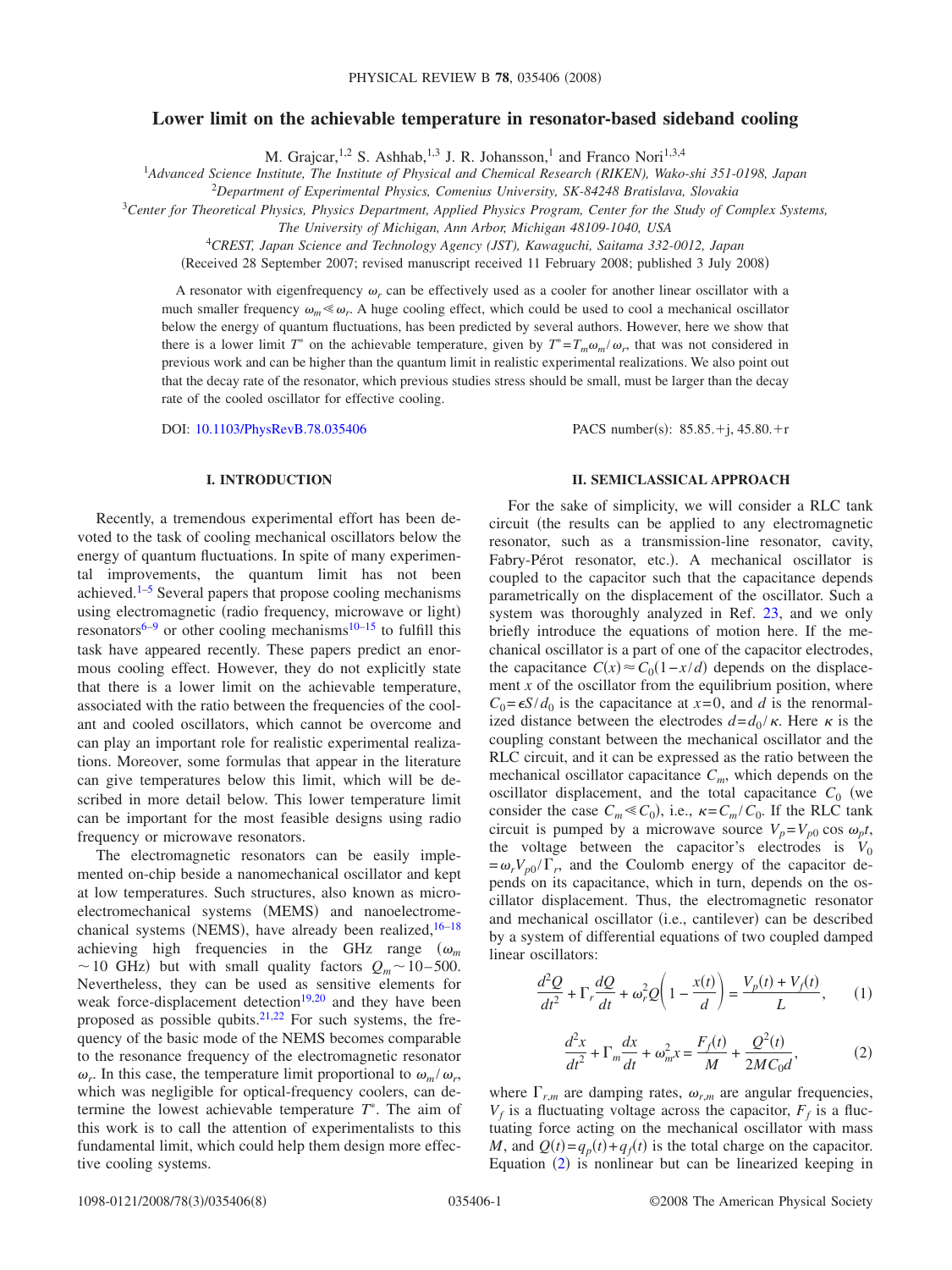mind that we are interested to calculate charge fluctuations  $q_f(t)$ , which are much smaller than charge oscillations  $q_p(t)$ driving by coherent microwave source. It is convenient to express  $q_f(t)$  and  $V_f(t)$  in terms of quadrature amplitudes

$$
q_f(t) = q_c(t)\cos \omega_p t + q_s(t)\sin \omega_p t,
$$
  

$$
V_f(t) = V_c(t)\cos \omega_p t + V_s(t)\sin \omega_p t,
$$

and rewrite Eqs.  $(1)$  $(1)$  $(1)$  and  $(2)$  $(2)$  $(2)$  in the dimensionless variables

$$
\widetilde{q}_{c,s} \equiv q_{c,s}/\sqrt{C_0 \hbar \omega_r},
$$
\n
$$
\widetilde{x} \equiv x/\sqrt{\hbar \omega_m/M\omega_m^2},
$$
\n
$$
\tau \equiv \omega_m t,
$$
\n
$$
\widetilde{\Gamma}_m \equiv \Gamma_m/\omega_m,
$$
\n
$$
\widetilde{\omega}_{r,p} \equiv \omega_{r,p}/\omega_m,
$$
\n
$$
\widetilde{\Gamma}_r \equiv \Gamma_r/2\omega_m,
$$
\n
$$
\widetilde{V}_{c,s} \equiv \widetilde{\omega}_r V_{c,s} \sqrt{C_0/\hbar \omega_r},
$$
\n
$$
\widetilde{F}_f \equiv F_f/\sqrt{M\omega_m^2 \hbar \omega_m},
$$
\n
$$
\widetilde{\Theta}_0 \equiv \widetilde{\omega}_r V_0 \sqrt{C_0/4M\omega_m \omega_r d^2}.
$$

Here  $T_r$  and  $T_m$  are the temperatures of the electromagnetic resonator and mechanical oscillator, respectively. Considering Langevin fluctuating forces caused by quantum noise[,24,](#page-6-13)[25](#page-6-5)

*V ˜*

$$
V_{c,s}(t) = \sqrt{L\Gamma_r \frac{\hbar \omega_r}{2} \coth\left(\frac{\hbar \omega_r}{2k_B T_r}\right)} \xi_{c,s}(t),
$$
  

$$
F_f(t) = \sqrt{M\Gamma_m \hbar \omega_m \coth\left(\frac{\hbar \omega_m}{2k_B T_m}\right)} \xi_m(t),
$$

and using the slowly-varying-amplitude approximation<sup>23</sup> Eqs.  $(1)$  $(1)$  $(1)$  and  $(2)$  $(2)$  $(2)$  read

$$
\frac{d\tilde{q}}{d\tau} = -\tilde{A}\tilde{q}(\tau) + \tilde{F}(\tau),
$$
\n(3)

where

$$
\widetilde{A} = \begin{pmatrix} \widetilde{\Gamma}_r & \widetilde{\eta} & 0 & 0 \\ -\widetilde{\eta} & \widetilde{\Gamma}_r & 0 & -\widetilde{V}_0 \\ -\widetilde{V}_0 & 0 & \widetilde{\Gamma}_m & 1 \\ 0 & 0 & -1 & 0 \end{pmatrix},\tag{4}
$$

$$
\widetilde{F}(\tau) = \begin{pmatrix}\n\sqrt{\widetilde{\Gamma}_r \coth(\hbar \omega_r/2k_B T_r)} \xi_c(\tau) \\
\sqrt{\widetilde{\Gamma}_r \coth(\hbar \omega_r/2k_B T_r)} \xi_s(\tau) \\
\sqrt{\widetilde{\Gamma}_m \coth(\hbar \omega_m/2k_B T_m)} \xi_m(\tau) \\
0\n\end{pmatrix},
$$
\n(5)

 $\tilde{q} \equiv (\tilde{q}_c, \tilde{q}_s, \tilde{v}, \tilde{x}), \ \tilde{v} \equiv d\tilde{x}/d\tau$ , and  $\tilde{\eta} = \tilde{\omega}_p - \tilde{\omega}_r$ . Here  $T_r$  and  $T_m$ are the base temperatures of the resonator and mechanical oscillator, respectively. Thus, we have a system of coupled Langevin equations, $24$  which allow us to calculate the stationary covariance matrix defined as  $\sigma = \langle \tilde{q}\tilde{q}^T \rangle_s$  for  $\tau \rightarrow \infty$ . The diagonal terms of the covariance matrix determine the mean squared values of the vector components  $\tilde{q}$ . For example,  $\sigma_{\tilde{v}\tilde{v}} \equiv \langle \tilde{v}^2 \rangle_s$  is the normalized mean squared velocity of the mechanical oscillator. The covariance matrix can be determined from the system of linear equations

$$
\widetilde{A}\sigma + \sigma \widetilde{A}^T = \widetilde{B},
$$

where  $\tilde{B}$  is a correlation matrix defined as  $\langle \tilde{F}_i(\tau) \tilde{F}_j(\tau') \rangle$  $=\widetilde{B}_{ij}\delta(\tau-\tau')$ . If the fluctuating forces are uncorrelated, i.e.,  $\langle \xi_x(\tau) \xi_{x'}(\tau') \rangle = \delta_{x,x'} \delta(\tau - \tau')$  (here *x*,*x'* stand for *c*,*s*, or *m*),  $\tilde{B}$ takes the form of a diagonal matrix with elements

$$
\widetilde{B}_{ii} = \begin{pmatrix} \widetilde{\Gamma}_r \coth(\hbar \omega_r / 2k_B T_r) \\ \widetilde{\Gamma}_r \coth(\hbar \omega_r / 2k_B T_r) \\ \widetilde{\Gamma}_m \coth(\hbar \omega_m / 2k_B T_m) \\ 0 \end{pmatrix} . \tag{6}
$$

The mean value of energy of the mechanical oscillator fluctuations is

$$
\mathcal{E}_m = \sigma_{\tilde{v}\tilde{v}} \hbar \,\omega_m. \tag{7}
$$

<span id="page-1-0"></span>Now, one can easily calculate the effective temperature of the mechanical oscillator from the definition relation for  $T_m^*$ 

$$
\sigma_{\tilde{v}\tilde{v}} = \frac{1}{2} \coth\left(\frac{\hbar \omega_m}{2k_B T_m^*}\right). \tag{8}
$$

<span id="page-1-1"></span>As we will see later, the most appropriate parameters for cooling purposes are  $\tilde{\eta} = -1$ ,  $2\tilde{\Gamma}_m \Gamma_r \leq \tilde{V}_0 \leq 1$ . In this limit and for  $\Gamma_r < \omega_m$ ,  $\Gamma_m \ll \Gamma_r$ , the  $\sigma_{\tilde{\nu}\tilde{\nu}}$  can be expressed as

$$
\sigma_{\widetilde{v}\widetilde{v}} = \frac{1}{2} \text{coth}\left(\frac{\hbar \omega_r}{2k_B T_r}\right) + \frac{\widetilde{\Gamma}_r \widetilde{\Gamma}_m}{\widetilde{V}_0^2} \text{coth}\left(\frac{\hbar \omega_m}{2k_B T_m}\right). \tag{9}
$$

<span id="page-1-2"></span>Thus, the lowest temperature of the mechanical oscillator is limited by the first term if the second term is made negligibly small by sideband cooling. As a matter of fact this term simply shows that even in our semiclassical approach, we cannot "cool" the mechanical oscillator below the zero-point energy, which is consistent with the Heisenberg uncertainty principle. Indeed, it follows from Eqs.  $(7)$  $(7)$  $(7)$  and  $(8)$  $(8)$  $(8)$  that the energy saved in the mechanical oscillator is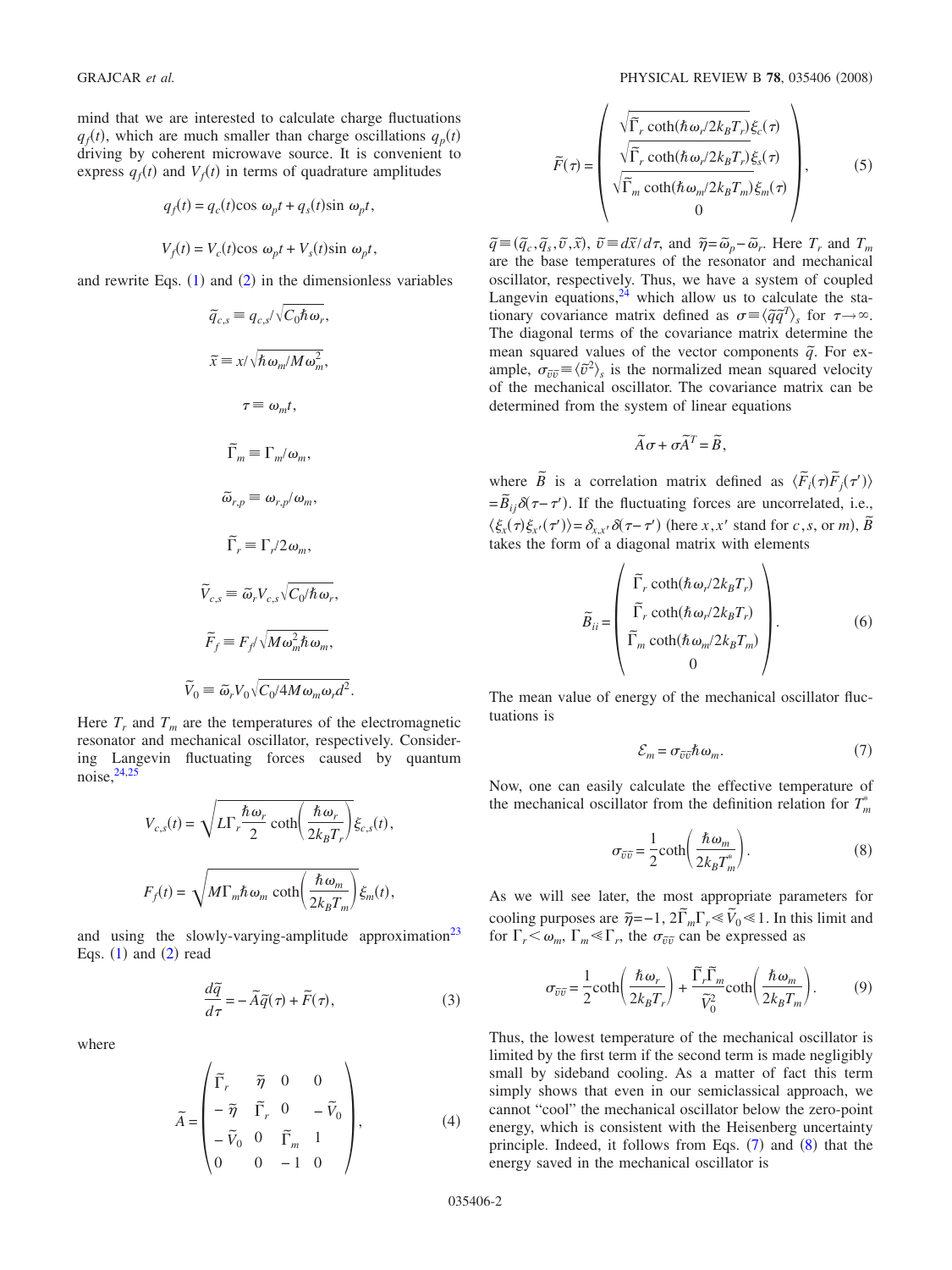<span id="page-2-0"></span>

FIG. 1. The cooling factor  $T_m^*/T_m$  as a function of the normalized pumping amplitude  $\tilde{V}_0$  of the noiseless microwave source for  $\tilde{\omega}_r = 10^3$ ,  $\tilde{\Gamma}_m = 10^{-5}$ ,  $\tilde{\Gamma}_r = 10^{-1}$ , and  $k_B T_m = k_B T_r \gg \hbar \omega_{r,m}$  calculated numerically (circles) and from Eqs.  $(8)$  $(8)$  $(8)$  and  $(9)$  $(9)$  $(9)$  (solid line).

$$
\mathcal{E}_m = \frac{\hbar \,\omega_m}{2} \text{coth}\bigg(\frac{\hbar \,\omega_r}{2k_B T_r}\bigg). \tag{10}
$$

In this limit, the effective temperature  $T_m^*$  of the mechanical oscillator takes the simple form

$$
T_m^* = \frac{\omega_m}{\omega_r} T_r.
$$
 (11)

<span id="page-2-2"></span>The cooling factor  $T_m^*/T_m$  as a function of the normalized pumping amplitude  $\overline{V}_0$  is shown in Fig. [1.](#page-2-0) Even though this result was derived within semiclassical physics, the same limit can be obtained using the quantum approach, as we shall show below.

Here we should emphasize that the temperature of the resonator  $T_r$  is usually much higher than the ambient temperature if the resonator is heavily pumped by the microwave source. This is caused by the phase noise of the microwave source, which is directly proportional to the output power. Microwave sources are characterized by the single sideband noise spectral density $^{26}$ 

$$
L(\Delta \omega) = 10 \log \left( \frac{S_V}{U_{\text{mw}}^2} \right),\tag{12}
$$

where  $U_{\text{mw}}^2$  is the mean square voltage of the microwave source, and  $S_V$  is the spectral density of the voltage noise. The effective temperature  $T_r$  of the pumped resonator can be calculated as

$$
T_r = T_{r0} + \frac{\omega_r}{\Gamma_r} \frac{U_{\text{mw}}^2}{2k_B Z_r} 10^{L(\Delta\omega)/10},\tag{13}
$$

where  $T_{r0}$  is the temperature of the resonator without pumping and  $Z_r = \sqrt{L/C}$  is the characteristic impedance of the reso-nator. Now, both terms in Eq. ([9](#page-1-2)) depend on the pumping power. The first one increases with pumping power while the second one decreases. Since the highest cooling power is

<span id="page-2-1"></span>

FIG. 2. The minimal effective temperature of the mechanical oscillator as a function of the pumping voltage of the microwave source with sideband noise spectral density (a)  $L(21 \text{ MHz})$ =−160 dBc/Hz, *T<sub>r0</sub>*=50 mK, *Z<sub>r</sub>*=50 Ω,  $ω_r$ =2π×21 GHz,  $ω_m$  $= 2\pi \times 21$  MHz (solid line) and (b)  $L(300 \text{ kHz}) = -150 \text{ dBc/Hz}$ ,  $T_{r0}$ = 50 mK,  $Z_r$ = 50  $\Omega$ ,  $\omega_r = 2\pi \times 1.5$  GHz,  $\omega_m = 2\pi \times 300$  kHz (dashed line).

expected for<sup>7</sup>  $\tilde{\Gamma}_r$  < 1, the effective temperature of the mechanical oscillator is higher than

$$
T_{m0} \approx \frac{U_{\text{mw}}^2}{2k_B Z_r} 10^{L(\Delta\omega)/10}.
$$
 (14)

Thus, for microwave resonators the first term in Eq.  $(9)$  $(9)$  $(9)$  becomes important, especially for the cooling of mechanical oscillators with high resonant frequencies approaching the GHz range. The minimal temperature  $T_{m0}$  is directly proportional to the pumping power in the limit  $\tilde{V}_0 \le 1$ , which is the relevant limit in order to determine the lowest achievable temperature of the mechanical oscillator cooled by sideband cooling. For present state-of-the-art microwave generators  $[L(21 \text{ MHz}) = -160 \text{ dBc/Hz}]$ , the effective temperature of the mechanical oscillator  $T_m^*$  as a function of pumping voltage is shown in Fig. [2.](#page-2-1) The parameters were chosen accord-ing to recently achieved values (see Refs. [27](#page-6-16) and [28](#page-6-17)) as follows: the base temperature, characteristic impedance, and angular frequency of the resonator are given by  $T_{r0}$ = 50 mK,  $Z_r$ = 50  $\Omega$ , and  $\omega_r$ = 2 $\pi \times 21$  GHz, respectively, and the angular frequency of the mechanical oscillator  $\omega_m$  $= 2\pi \times 21$  MHz. The quantum regime of the mechanical oscillator can be achieved if the voltage of the microwave source is below 0.1 mV. However, the cooling of the mechanical oscillator by simple coupling to the microwave resonator requires a higher microwave voltage.<sup>7</sup> Therefore, the coupling should be designed to be as strong as possible in order to achieve the quantum regime. For example, for a mechanical oscillator with resonance frequency smaller than 1 MHz, one cannot achieve the quantum limit with realistic microwave sources if the coupling is small. Namely, the cooling of a mechanical oscillator with angular frequency  $\omega_m \approx 2\pi \times 300$  kHz to the quantum regime, as proposed in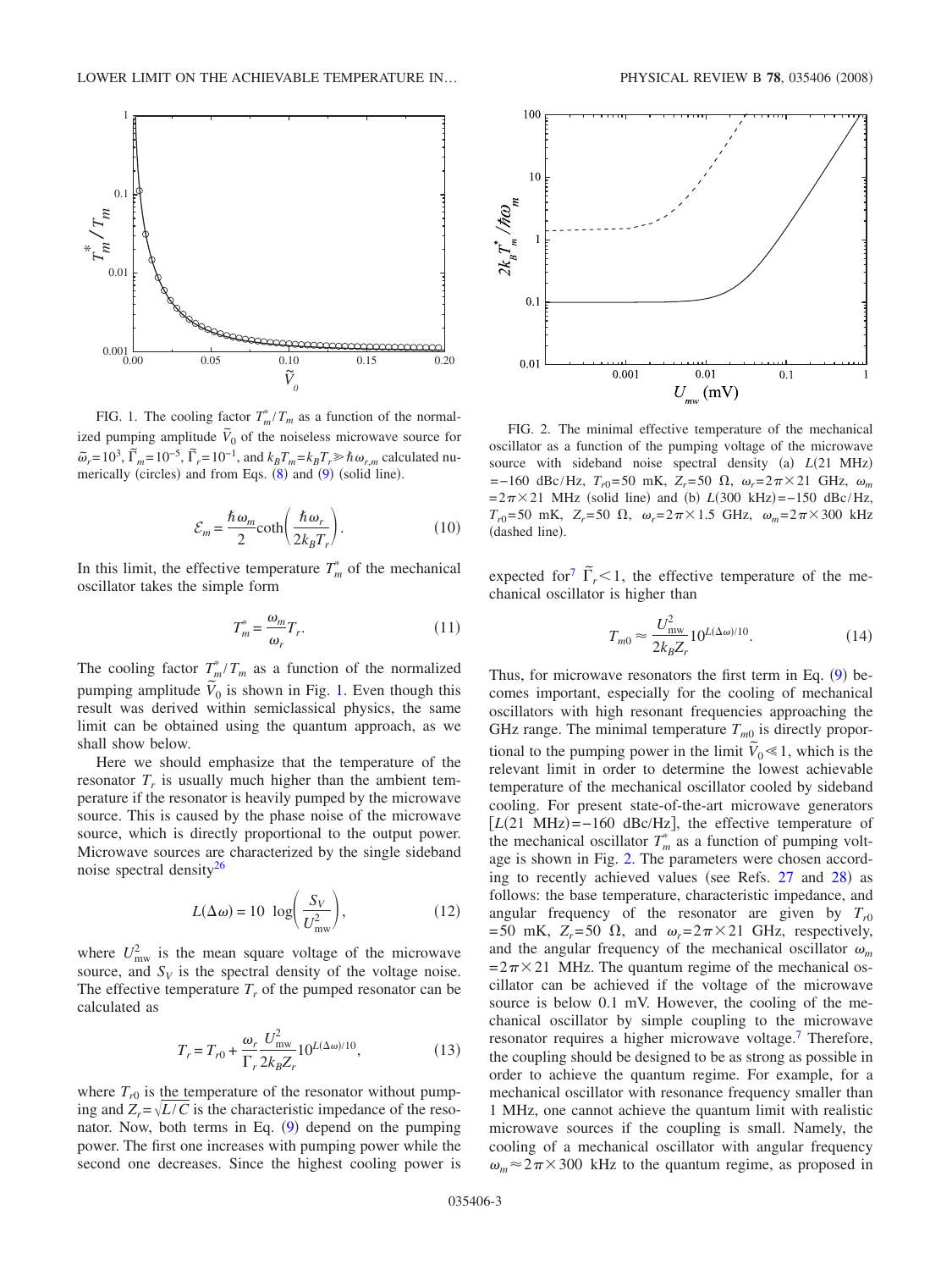Ref. [7,](#page-6-15) would require a voltage  $U_{\text{mw}} \approx 0.5$  mV. However, the best commercially available microwave sources with frequency  $\sim$ 1 GHz achieve *L*(300 kHz)= $-150$  dBc/Hz only, and therefore the thermal energy of the mechanical oscillator would be much higher than its zero-point energy for such a microwave voltage. Moreover, even for an ideal microwave source the quantum limit cannot be achieved because of the lower limit for sideband cooling (dashed line in Fig. [2](#page-2-1)). Superconducting qubits, $10,12$  $10,12$  which have sizes similar to those of mechanical nano-oscillators, can be a better option than microwave resonators.

#### **III. QUANTUM APPROACH**

In order to achieve the quantum regime of the mechanical oscillator, the temperature should be lower than the energy of quantum fluctuations, which, together with Eq. ([11](#page-2-2)), imply the inequality

$$
\frac{\omega_m T_r}{\omega_r} < T_m^* < \frac{\hbar \omega_m}{2k_B}.
$$

Thus the microwave resonator should be in the quantum regime as well, and the classical description is no longer valid. Therefore, we now turn to the analysis of this problem using the quantum description when the resonator's frequency is higher than its temperature and the resonator is in its ground state with high probability. In this case the cooling limit can be derived in a transparent manner using a thermodynamic approach. Another advantage of this approach is that a large part of the analysis (in particular, the derivation of the lowest achievable temperature) is also valid for nonlinear coolers, including the case where the resonator is substituted by a two-level system (qubit) as suggested in Ref. [10.](#page-6-4) The thermodynamic approach is also valid regardless of the specific form of the coupling and driving terms in the Hamiltonian, up to some mild requirements that will be explained below.

The Hamiltonian that we shall use in our analysis is given by

$$
\hat{H} = \omega_r a_r^{\dagger} a_r + \omega_m a_m^{\dagger} a_m + \hat{H}_{\text{coupling}} + \hat{H}_{\text{drive}},\tag{15}
$$

where  $a_r^{\dagger}$  and  $a_r$   $(a_m^{\dagger}$  and  $a_m)$  are, respectively, the creation and annihilation operators of the resonator (oscillator). The term  $\hat{H}_{\text{coupling}}$  represents the oscillator-resonator coupling, and the term  $\hat{H}_{\text{drive}}$  represents the driving force. We shall assume that the last two terms in the Hamiltonian are small: The smallness of  $\hat{H}_{\text{coupling}}$  means that the energy eigenstates will, to a good approximation, be identified with welldefined excitation numbers in the oscillator and resonator, while the smallness of  $H_{\text{drive}}$  justifies a description of the system using time-independent energy levels. In the following we start by using thermodynamics arguments to derive an expression for the lower limit on the achievable temperature, and we later use a master-equation approach to treat the specific example discussed in Sec. II.

We first consider the situation depicted in Fig. [3.](#page-3-0) Each arrow describes a transition from a state  $|i, j\rangle$  to another state  $|i',j'\rangle$ , where the meaning of the quantum numbers is ex-

<span id="page-3-0"></span>

FIG. 3. Energy-level diagram of a high-frequency resonator and low-frequency mechanical oscillator with different possible transitions. The first and second quantum numbers represent the number of excitations in the resonator and mechanical oscillator, respectively. The vertical arrows represent the environment-induced decay in the resonator, and slanted arrows represent driving-induced transitions. Decay in the mechanical oscillator is assumed to be negligibly small.

plained in Fig. [3.](#page-3-0) We denote the rate at which such a transition occurs by  $W_{|i,j\rangle \rightarrow |i',j'\rangle}$ . In other words, the probability current of the transition is given by  $P_{|i,j\rangle}W_{|i,j\rangle\rightarrow|i',j'\rangle}$ , where  $P_{|i,j\rangle}$  is the occupation probability of the state  $|i, j\rangle$ . In the steady state, we can write detailed balance equations for the occupation probabilities of the different quantum states in the form

<span id="page-3-1"></span>
$$
0 = \frac{dP_{|i,j\rangle}}{dt} = (W_{|i+1,j-1\rangle \to |i,j\rangle} P_{|i+1,j-1\rangle} - W_{|i,j\rangle \to |i+1,j-1\rangle} P_{|i,j\rangle})
$$
  
+ 
$$
(W_{|i-1,j+1\rangle \to |i,j\rangle} P_{|i-1,j+1\rangle} - W_{|i,j\rangle \to |i-1,j+1\rangle} P_{|i,j\rangle})
$$
  
+ 
$$
(W_{|i+1,j\rangle \to |i,j\rangle} P_{|i+1,j\rangle} - W_{|i,j\rangle \to |i+1,j\rangle} P_{|i,j\rangle})
$$
  
+ 
$$
(W_{|i-1,j\rangle \to |i,j\rangle} P_{|i-1,j\rangle} - W_{|i,j\rangle \to |i-1,j\rangle} P_{|i,j\rangle}).
$$
 (16)

Now we determine some relations among the rates *W*. Let us start with the situation when the driving force is switched off and the resonator is in contact with its surrounding environment, which is at temperature  $T_r$ . Assuming that the environment induces transitions between states that are different by one photon in the resonator  $\lceil$  as described in Fig. [3](#page-3-0) and Eq.  $(16)$  $(16)$  $(16)$ , the rates must obey the thermal-equilibrium relation

$$
\frac{W_{|i,j\rangle\rightarrow|i+1,j\rangle}}{W_{|i+1,j\rangle\rightarrow|i,j\rangle}} = \exp\left\{-\frac{\hbar\omega_r}{k_BT_r}\right\}.
$$
 (17)

<span id="page-3-2"></span>Note that these transitions do not change the state of the mechanical oscillator, since without the driving force the oscillator and resonator are effectively decoupled  $(\omega_m \ll \omega_r)$ . The oscillator is itself in contact with its environment at temperature  $T_m$ , but for optimal cooling we assume that the insulation is good enough that we can completely neglect environment-induced transitions, i.e., we have assumed that  $W_{|i,j\rangle \rightarrow |i,j\pm 1\rangle} \rightarrow 0$  in Fig. [3](#page-3-0) and Eq. ([16](#page-3-1)). We now assume that the driving force couples states of the form  $|i, j\rangle$  and  $|i$  $+1$ , *j*−1) but does not drive any other transitions (this assumption must be justified for a given model, as will be done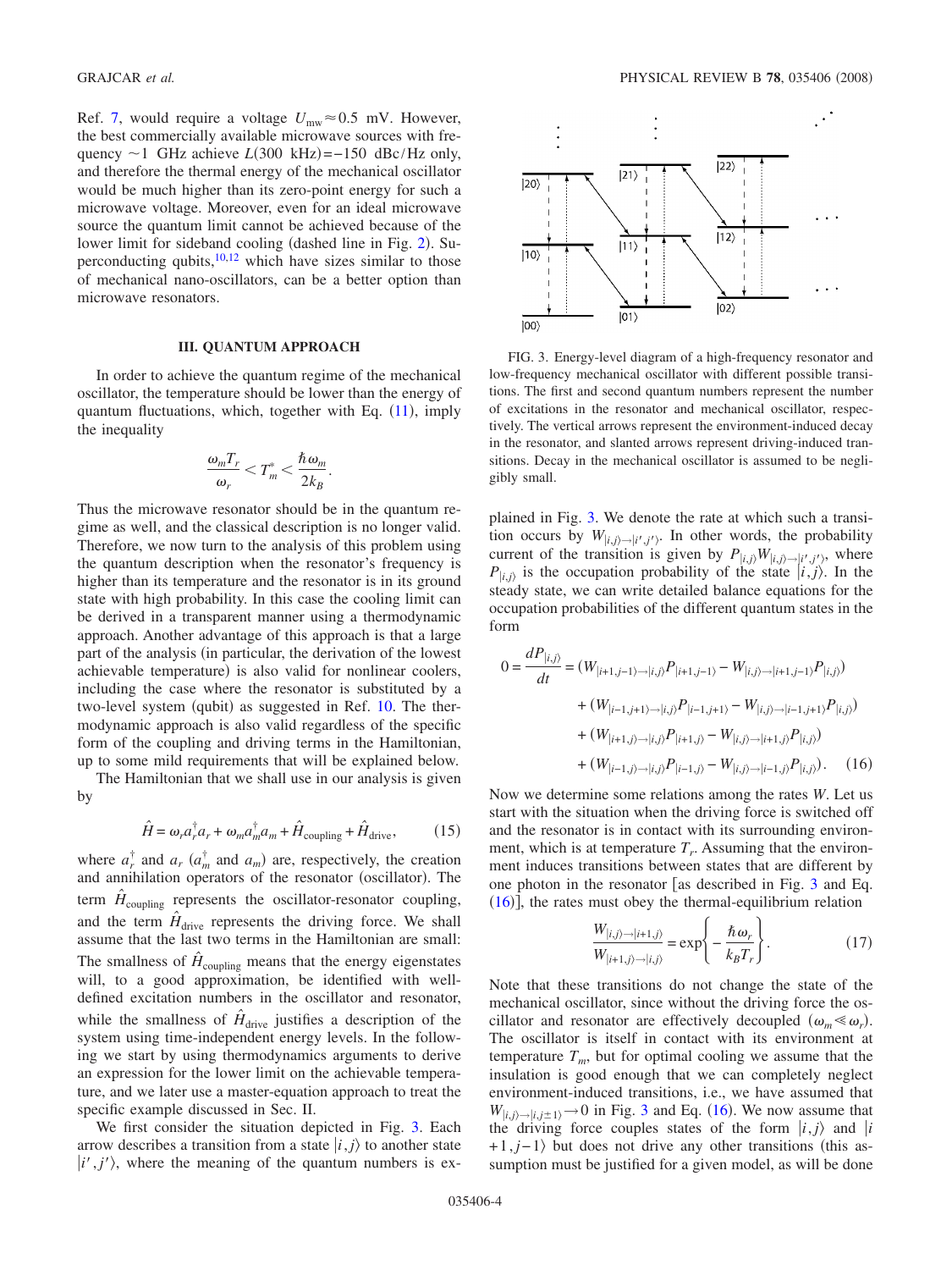below for the system of interest). Since the driving force is a classical one, the transitions it induces must have equal rates in both directions, i.e.,

$$
W_{|i,j\rangle \to |i+1,j-1\rangle} = W_{|i+1,j-1\rangle \to |i,j\rangle}.
$$
\n(18)

<span id="page-4-0"></span>The reason why there is no Boltzmann factor in Eq.  $(18)$  $(18)$  $(18)$  is that these transitions are mainly induced by the classical driving force, and any contributions to their rates from the thermal environment are negligible.

Using Eqs.  $(17)$  $(17)$  $(17)$  and  $(18)$  $(18)$  $(18)$ , it is not difficult to verify that the pairs of terms in Eq.  $(16)$  $(16)$  $(16)$  all vanish when

$$
P_{|i,j\rangle} = \frac{1}{Z} \exp\left\{-\frac{(i+j)\hbar\omega_r}{k_B T_r}\right\},\tag{19}
$$

where *Z* is the partition function. This steady-state probability distribution  $P_{i,j}$  can now be rewritten as

$$
P_{|i,j\rangle} = \frac{1}{Z_r} \exp\left\{-\frac{i\hbar\omega_r}{k_B T_r}\right\} \times \frac{1}{Z_m} \exp\left\{-\frac{j\hbar\omega_r}{k_B T_r}\right\}
$$
  
=  $\frac{1}{Z_r} \exp\left\{-\frac{i\hbar\omega_r}{k_B T_r}\right\} \times \frac{1}{Z_m} \exp\left\{-\frac{j\hbar\omega_m}{k_B T_m^*}\right\},$  (20)

with

$$
\frac{T_m^*}{T_r} = \frac{\omega_m}{\omega_r}.\tag{21}
$$

<span id="page-4-1"></span>Here  $Z_r$  and  $Z_m$  is partition the function of resonator and mechanical oscillator, respectively. We therefore find that if the above picture about the allowed transitions and the relations governing their rates are valid, we can reach the final temperature  $T_m^*$  given by Eq. ([21](#page-4-1)).

The above derivation suggests an intuitive picture for the cooling mechanism. The purpose of the driving force is to facilitate the transfer of excitations between the resonator and oscillator. Before the driving starts, the low-frequency oscillator has many more excitations than the high-frequency resonator. Once the driving starts, the excitation imbalance causes excitations to start flowing from the oscillator to the resonator. As the number of excitations in the resonator goes above the thermal-equilibrium value, excitations start to dissipate from the resonator to the environment. A steady state is eventually reached with the resonator in thermal equilibrium with the environment and both the resonator and the oscillator having the same average number of excitations (in fact, the resonator and the oscillator will have the same excitation-number probability distribution). This picture of the cooling mechanism reveals another point that is generally not noted in the literature. Although  $\Gamma_r$  is desired to be smaller than  $\omega_m$  in order to avoid heating effects, it should not be too small, because it provides the mechanism by which excitations are dissipated from the resonator into the environment. In particular, it must be larger than  $\Gamma_m$ , such that the dissipation of excitations is faster than the heating of the oscillator by its environment.

We now consider what would happen if one were able to drive the transitions shown in Fig. [4.](#page-4-2) With optimal parameters for cooling, one would obtain the minimum temperature

<span id="page-4-2"></span>

FIG. 4. Same as in Fig. [3,](#page-3-0) but with the driving force inducing different type of transitions. The driven transitions in this case remove one excitation from the oscillator state and add two excitations to the resonator state, or vice versa.

$$
\frac{T_m^*}{T_r} = \frac{\omega_m}{2\omega_r}.
$$
\n(22)

<span id="page-4-3"></span>Note that this situation would require driving the system at a frequency  $2\omega_r - \omega_m$ . The argument can be generalized to obtain any value  $n$  in the denominator of Eq.  $(22)$  $(22)$  $(22)$ , or more explicitly

$$
\frac{T_m^*}{T_r} = \frac{\omega_m}{n\omega_r}.
$$
\n(23)

<span id="page-4-4"></span>The question is whether such transitions can be realistically driven in a given system with a specific form of resonatoroscillator coupling and a given type of driving force (it is worth reiterating at this point that the above considerations and results do not depend on the particular form of the coupling and the driving force).

In order to determine the feasibility of realizing conditions where Eq.  $(23)$  $(23)$  $(23)$  with  $n > 1$  is the relevant lower limit on the achievable temperature, we now turn from the above general arguments to the specific situation considered in Sec. II. Equations  $(1)$  $(1)$  $(1)$  and  $(2)$  $(2)$  $(2)$  result from a Hamiltonian of the form

$$
\hat{H} = \omega_r a_r^{\dagger} a_r + \omega_m a_m^{\dagger} a_m + g(a_r + a_r^{\dagger})^2 (a_m + a_m^{\dagger})
$$
  
+ 
$$
A \cos(\omega_p t + \theta)(a_r + a_r^{\dagger}),
$$
 (24)

<span id="page-4-5"></span>where *g* is the oscillator-resonator coupling strength, and *A* is the amplitude of the driving force. Starting with a simplified version of the above Hamiltonian that does not contain the last two terms, we have an energy-level diagram similar to the one shown in Figs.  $3$  and  $4$  (without the inducedtransition arrows). The resonator-oscillator coupling term mixes the different quantum states together in the eigenstates of the Hamiltonian. This mixing allows the driving term, which would normally affect only the resonator, to drive transitions that remove excitations from the oscillator and add excitations to the resonator, or vice versa. Therefore, in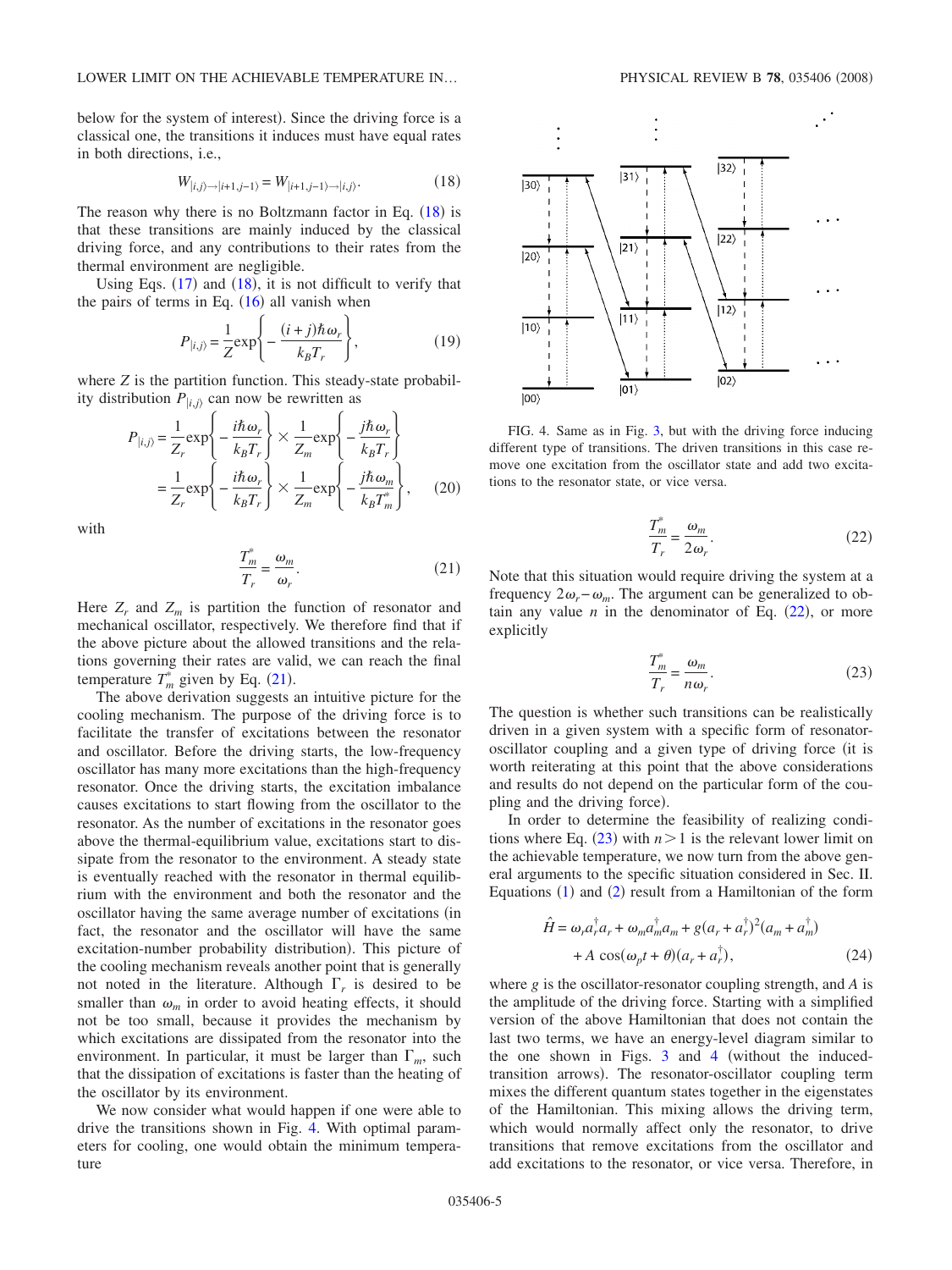order to determine the transitions that can be driven by the external force, we need to evaluate matrix elements of the form  $\langle \psi_{i,j} | (a_r + a_r^{\dagger}) | \psi_{k,l} \rangle$ , where we now use the eigenstates of the Hamiltonian (i.e., slightly modified from the case of two uncoupled oscillators). To first order in perturbation theory,

$$
|\psi_{i,j}\rangle \approx |i,j\rangle + \frac{(2i+1)g}{\omega_m} (\sqrt{j}|i,j-1\rangle - \sqrt{j+1}|i,j+1\rangle)
$$

$$
+\frac{g}{2\omega_r - \omega_m} (\sqrt{i(i-1)(j+1)}|i-2,j+1\rangle)
$$

$$
-\sqrt{(i+1)(i+2)j}|i+2,j-1\rangle).
$$
 (25)

Using the above approximation, we find that

$$
\langle \psi_{i,j} | a_r + a_r^{\dagger} | \psi_{i+1,j-1} \rangle \approx -\frac{2g\sqrt{(i+1)j}}{\omega_m}.
$$
 (26)

It is straightforward to see from Eq.  $(24)$  $(24)$  $(24)$  that

$$
\langle \psi_{i,j} | a_r + a_r^{\dagger} | \psi_{i+2,j-1} \rangle = 0.
$$

Using numerical calculations we find that

$$
\langle \psi_{i,j} | a_r + a_r^{\dagger} | \psi_{i+3,j-1} \rangle \approx -\frac{12g^3 \sqrt{(i+1)(i+2)(i+3)j}}{(2\omega_r - \omega_m)^3}.
$$
\n(27)

The above results imply that the driving term can be used to drive transitions of the form  $|i, j\rangle \leftrightarrow |i+1, j-1\rangle$ , which can be used to remove excitations from the oscillator and add them to the resonator. These transitions correspond to the picture shown in Fig. [3,](#page-3-0) and their resonance frequency is given by  $\omega_p = \omega_r - \omega_m$ . The steady-state effective temperature for the oscillator is given by Eq.  $(21)$  $(21)$  $(21)$  when driving these transitions, assuming that heating effects are avoided. By driving the system at the frequency  $\omega_p = 3\omega_r - \omega_m$ , one could in principle drive the transitions  $|i, j\rangle \leftrightarrow |i+3, j-1\rangle$  and reach a lower minimum temperature. However, the fact that the corresponding matrix element is proportional to the third power of the small coupling strength *g* suggests that this matrix element will be extremely small for any realistic parameters, hindering the possibility of utilizing this cooling mechanism.

We now turn to the heating effects that have been neglected above. We note that the driving term in Eq.  $(24)$  $(24)$  $(24)$  can also drive transitions of the form  $|i, j\rangle \leftrightarrow |i+1, j+1\rangle$ , and the relevant matrix element is given by

$$
\langle \psi_{i,j} | a_r + a_r^{\dagger} | \psi_{i+1,j+1} \rangle \approx \frac{2g\sqrt{(i+1)(j+1)}}{\omega_m}.
$$
 (28)

These undesired transitions are induced if either the driving amplitude *A* or the resonator's damping rate  $\Gamma_r$  is comparable to or larger than  $\omega_m$ . If either one or both of the above conditions are satisfied, the driving force must be considered within the resonance region of the above transition. As a result, additional excitations would be steadily pumped into the system, resulting in a higher temperature than what would be obtained from the simple picture of transition rates that we have presented above (note that this heating is a consequence of the nonlinearity in the system Hamiltonian).<sup>[29](#page-6-19)</sup> The ideal parameters for cooling are therefore given by  $\omega_p = \omega_r - \omega_m$ ,  $A \ll (\omega_r - \omega_p)$ , and  $\Gamma_r \ll (\omega_r - \omega_p)$ ; naturally  $\Gamma_m$  is desired to be much smaller than the smallest of three parameters that determine the cooling power:  $\Gamma_r$ ,  $Ag/\omega_m$ , and  $(Ag)^2/(\Gamma_r\omega_m^2)$ . This condition on  $\Gamma_m$  ensures that the oscillator heating from its contact with the environment is slower than the cooling it experiences as a result of the driving. Using a numerical simulation, we shall see shortly that the above heating effects can be made negligible with the proper choice of parameters. We should also mention here that in this section we have not considered the noise in the driving force, i.e., we have assumed an ideal microwave source. Such noise would directly heat the resonator, resulting in a higher base temperature, as discussed in Sec. II. It is also important to note that the linearity of the resonator, i.e., the cooler, helps reduce its direct heating by the driving force. If one uses a nonlinear system, e.g., a Cooper-pair box, this direct heating mechanism (even if an ideal microwave signal is used) could be the most dominant heating mechanism[.29,](#page-6-19)[30](#page-7-0)

In order to give a concrete example that illustrates the cooling dynamics, we now turn to a master-equation approach. The density matrix  $\rho$  of the system evolves in time according to the master equation

<span id="page-5-0"></span>
$$
\frac{d\rho}{dt} = -\frac{i}{\hbar} [\hat{H}, \rho] + (1 + \bar{N}_r) \Gamma_r \left( a_r \rho a_r^{\dagger} - \frac{1}{2} a_r^{\dagger} a_r \rho - \frac{1}{2} \rho a_r^{\dagger} a_r \right)
$$

$$
+ \bar{N}_r \Gamma_r \left( a_r^{\dagger} \rho a_r - \frac{1}{2} a_r a_r^{\dagger} \rho - \frac{1}{2} \rho a_r a_r^{\dagger} \right)
$$

$$
+ (1 + \bar{N}_m) \Gamma_m \left( a_m \rho a_m^{\dagger} - \frac{1}{2} a_m^{\dagger} a_m \rho - \frac{1}{2} \rho a_m^{\dagger} a_m \right)
$$

$$
+ \bar{N}_m \Gamma_m \left( a_m^{\dagger} \rho a_m - \frac{1}{2} a_m a_m^{\dagger} \rho - \frac{1}{2} \rho a_m a_m^{\dagger} \right), \tag{29}
$$

where

$$
\bar{N}_r = \frac{1}{e^{\hbar \omega_r / k_B T} - 1} \tag{30}
$$

and similarly for  $\overline{N}_m$ . The coefficients  $\Gamma_r$  and  $\Gamma_m$  are decay rates for the resonator and oscillator, respectively.

An example illustrating the dynamics of cooling the mechanical oscillator by the microwave resonator is shown in Fig. [5.](#page-6-20) The results were obtained by numerically solving Eq.  $(29)$  $(29)$  $(29)$  using the Hamiltonian in Eq.  $(24)$  $(24)$  $(24)$ . The effective temperatures of the oscillator and resonator are obtained by calculating their respective entropies from their reduced density matrices  $(S = -Trace{\rho \log \rho})$  and fitting these values to the temperature-entropy relation for a harmonic oscillator. The initial heating of the resonator is a result of the transfer of excitations from the oscillator to the resonator. For large *t*, the system reaches a steady state where the ratio between the effective temperatures of the oscillator and the resonator is approximately equal to  $\omega_m / \omega_r$ .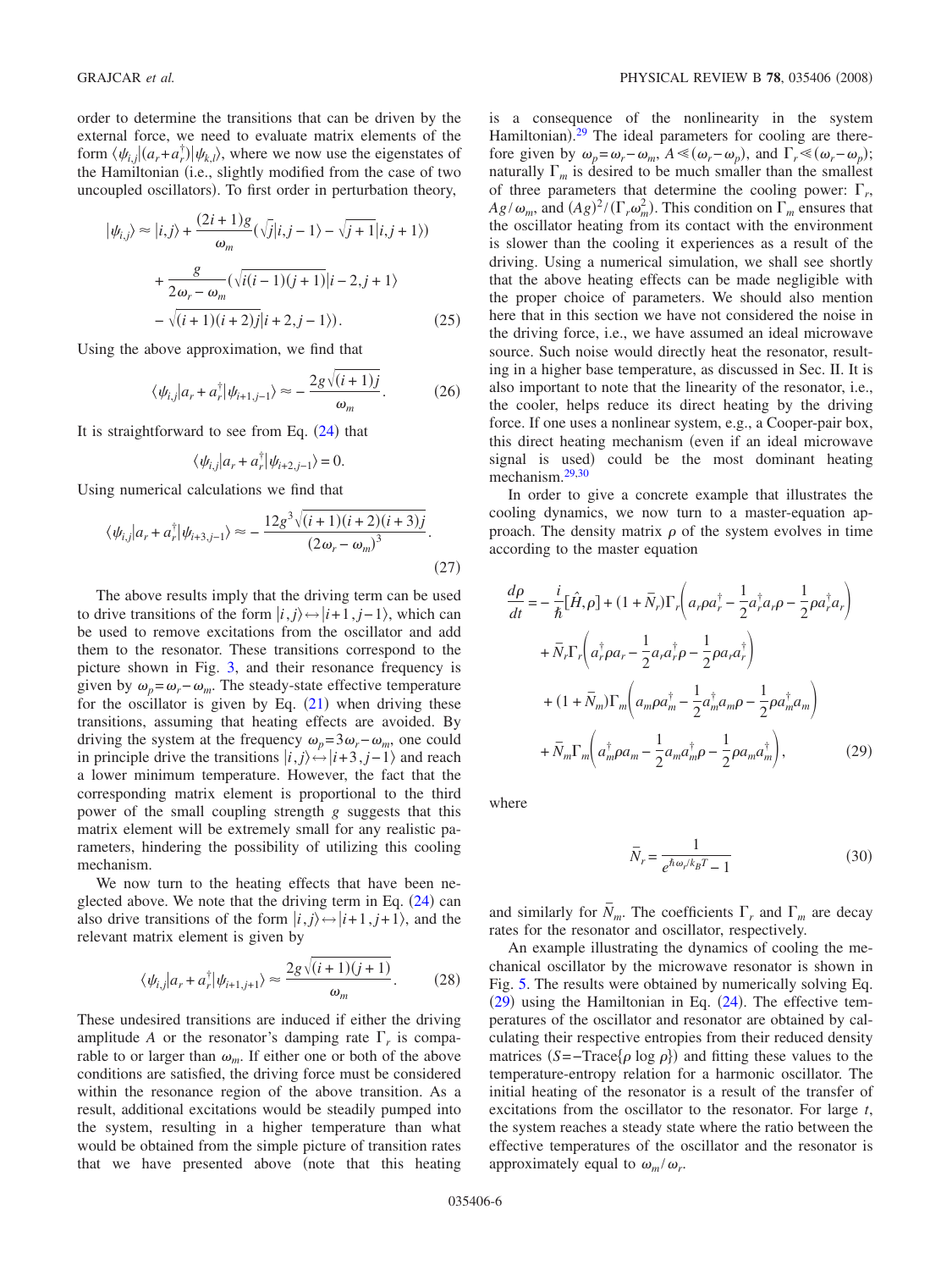<span id="page-6-20"></span>

FIG. 5. Effective temperatures for the electromagnetic resonator (solid line) and the mechanical oscillator (dashed line), relative to the ambient temperature, as functions of time *t* for the parameters  $\omega_m/\omega_r = 0.1$ ,  $g/\omega_r = 0.005$ ,  $k_B T_{m,r}/\hbar \omega_r = 0.5$ ,  $\Gamma_r/(\omega_r/2\pi) = 0.05$ , and  $\Gamma_m$ = 0. The driving field, with amplitude *A*/ $\omega_r$ = 0.05 and frequency  $\omega_p = \omega_r - \omega_m$ , is turned on at *t*=0.

### **IV. CONCLUSIONS**

We have shown that both the classical and the quantum treatment give the same final result: the cooling factor  $T_m^*/T_r$ 

is limited by the ratio  $\omega_m / \omega_r$ . This lower limit for the cooling becomes crucial for radio frequency and microwave resonators pumped by a real (noisy) microwave source since their effective temperature  $T_r$  is usually much larger than the ambient temperature. We should also emphasize that our results apply, with minor modifications, to other types of coolers, e.g., a Cooper-pair box.

*Note added in proof.* Recently some related manuscripts appeared on the e-print archive. $31-34$ 

# **ACKNOWLEDGMENTS**

Authors are grateful to A. Yu. Smirnov, F. Marchesoni, and F. Xue for valuable discussions. This work was supported in part by the National Security Agency (NSA), the Laboratory for Physical Sciences (LPS), the Army Research Office (ARO), the National Science Foundation (NSF) Grant No. EIA-0130383, and the Japan Society for the Promotion of Science Core-To-Core (JSPS CTC) program. M.G. was partially supported by the Slovak Scientific Grant Agency (VEGA) Grant No. 1/0096/08, the Slovak Research and Development Agency (APVV) Grant No. APVV-0432-07 and Center of Excellence of the Slovak Academy of Sciences (CENG).

- <sup>1</sup>M. D. LaHaye, O. Buu, B. Camarota, and K. C. Schwab, Science **304**, 74 (2004).
- <span id="page-6-0"></span> $2$ K. C. Schwab and M. L. Roukes, Phys. Today  $58(7)$ , 36 (2005).
- 3S. Gigan, H. R. Böhm, M. Paternostro, F. Blaser, G. Langer, J. B. Hertzberg, K. C. Schwab, D. Bäuerle, M. Aspelmeyer, and A. Zeilinger, Nature (London) 444, 67 (2006).
- 4A. Schliesser, P. Del'Haye, N. Nooshi, K. J. Vahala, and T. J. Kippenberg, Phys. Rev. Lett. 97, 243905 (2006).
- 5K. R. Brown, J. Britton, R. J. Epstein, J. Chiaverini, D. Leibfried, and D. J. Wineland, Phys. Rev. Lett. 99, 137205 (2007).
- <span id="page-6-1"></span><sup>6</sup> I. Wilson-Rae, P. Zoller, and A. Imamoglu, Phys. Rev. Lett. **92**, 075507 (2004).
- <span id="page-6-2"></span>7F. Xue, Y. D. Wang, Y. X. Liu, and F. Nori, Phys. Rev. B **76**, 205302 (2007).
- <span id="page-6-15"></span>8F. Marquardt, J. P. Chen, A. A. Clerk, and S. M. Girvin, Phys. Rev. Lett. 99, 093902 (2007).
- <sup>9</sup> I. Wilson-Rae, N. Nooshi, W. Zwerger, and T. J. Kippenberg, Phys. Rev. Lett. 99, 093901 (2007).
- <span id="page-6-3"></span><sup>10</sup> I. Martin, A. Shnirman, L. Tian, and P. Zoller, Phys. Rev. B **69**, 125339 (2004).
- <span id="page-6-4"></span>11W. K. Hensinger, D. W. Utami, H.-S. Goan, K. Schwab, C. Monroe, and G. J. Milburn, Phys. Rev. A 72, 041405(R) (2005).
- 12M. Grajcar, S. H. W. van der Ploeg, A. Izmalkov, E. Il'ichev, H. G. Meyer, A. Fedorov, A. Shnirman, and G. Schön, arXiv:0708.0665, Nat. Phys. (to be published).
- <span id="page-6-18"></span>13H. T. Quan, Y. Liu, C. P. Sun, and F. Nori, Phys. Rev. E **76**, 031105 (2007).
- 14S. O. Valenzuela, W. D. Oliver, D. M. Berns, K. K. Berggren, L. S. Levitov, and T. P. Orlando, Science 314, 1589 (2006); J. Q. You, Y. X. Liu, and F. Nori, Phys. Rev. Lett. **100**, 047001  $(2008).$
- <sup>15</sup> It is worth mentioning here that similar sideband cooling mechanisms have appeared in different contexts over the years. See, e.g., M. I. Dykman, Sov. Phys. Solid State 20, 1306 (1978).
- <span id="page-6-5"></span>16X. Henry Huang, C. A. Zorman, M. Mehregany, and M. L. Roukes, Nature (London) 421, 496 (2003).
- <span id="page-6-6"></span>17V. Sazonova, Y. Yaish, T. A. A. H. Üstünel, D. Roundy, and P. L. McEuen, Nature (London) 431, 284 (2004).
- 18H. B. Peng, C. W. Chang, S. Aloni, T. D. Yuzvinsky, and A. Zettl, Phys. Rev. Lett. **97**, 087203 (2006).
- <span id="page-6-7"></span>19L. F. Wei, Y. X. Liu, C. P. Sun, and F. Nori, Phys. Rev. Lett. **97**, 237201 (2006).
- <span id="page-6-8"></span>20G. J. Milburn, C. A. Holmes, L. M. Kettle, and H. S. Goan, arXiv:cond-mat/0702512 (unpublished).
- <span id="page-6-9"></span><sup>21</sup> J. Q. You and F. Nori, Phys. Today  $58(11)$ , 42 (2005).
- <sup>22</sup> S. Savel'ev, X. Hu, and F. Nori, New J. Phys. **8**, 105 (2006).
- <span id="page-6-11"></span><span id="page-6-10"></span>23V. Braginsky and F. Khalili, *Quantum Measurement* Cambridge University Press, Cambridge, 1992).
- <span id="page-6-12"></span><sup>24</sup>C. Gardiner, *Handbook of Stochastic Methods* (Springer, Berlin, 1995).
- <span id="page-6-13"></span><sup>25</sup>C. W. Gardiner and P. Zoller, *Quantum Noise* (Springer-Verlag, Berlin, 2000).
- 26T. H. Lee and A. Hajimiri, IEEE J. Solid-State Circuits **35**, 326  $(2000).$
- <span id="page-6-14"></span>27A. Naik, O. Buu, M. D. LaHaye, A. D. Armour, A. A. Clerk, M. P. Blencowe, and K. C. Schwab, Nature (London) 443, 193  $(2006).$
- <span id="page-6-16"></span>28O. Astafiev, K. Inomata, A. O. Niskanen, T. Yamamoto, Y. A. Pashkin, Y. Nakamura, and J. S. Tsai, Nature (London) 449, 588  $(2007).$
- <span id="page-6-19"></span><span id="page-6-17"></span> $29$  It should be emphasized here that the presence of a nonlinearity in the Hamiltonian is crucial for the cooling mechanism. In other